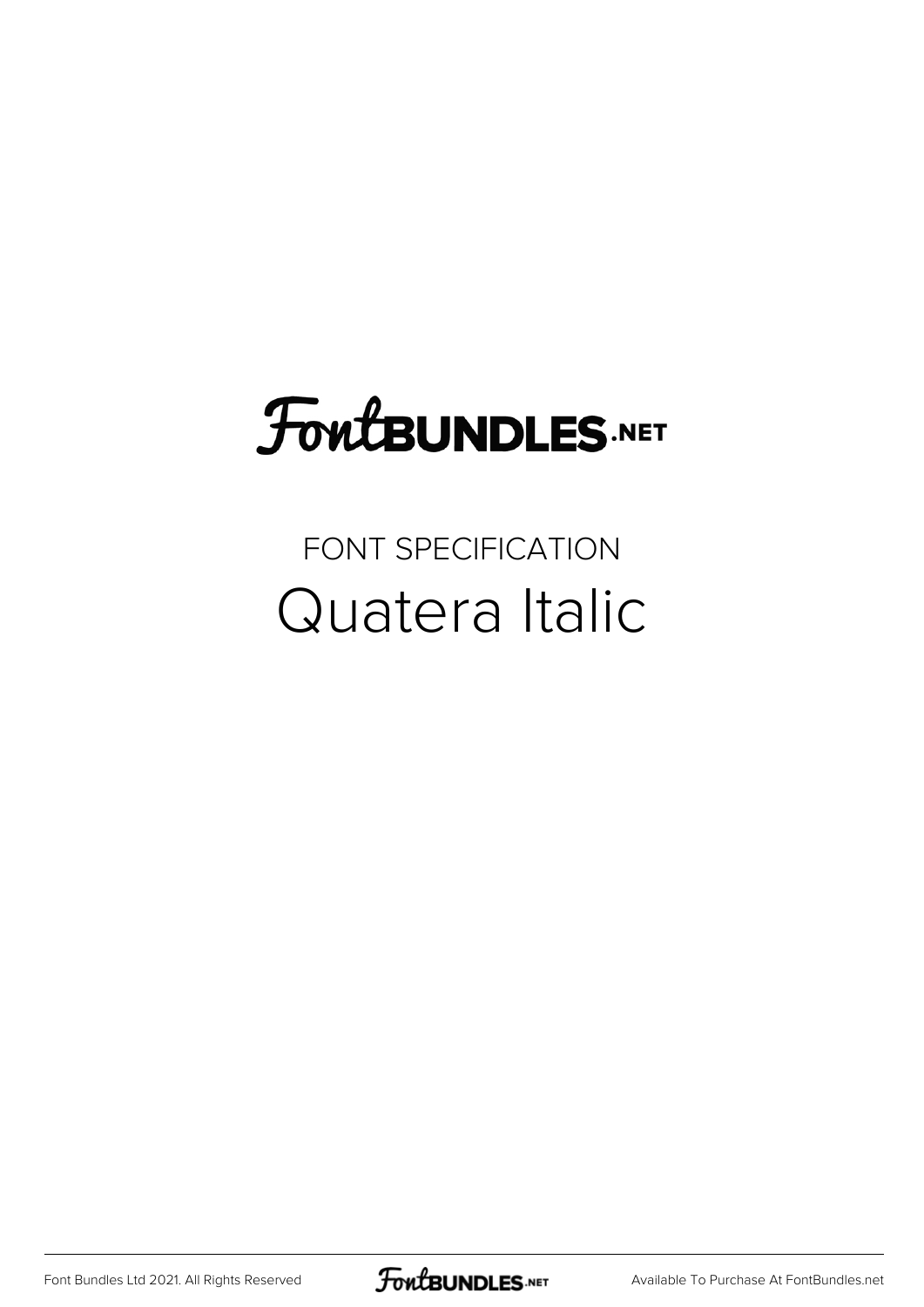#### Quatera - Regular

**Uppercase Characters** 

### ABCDEFGHIJKLMNOP  $QRSTUVW$  x  $YZ$

Lowercase Characters

## abcdefghijklmnopgr stuvwxyz

**Numbers** 

#### 0123456789

**Punctuation and Symbols** 

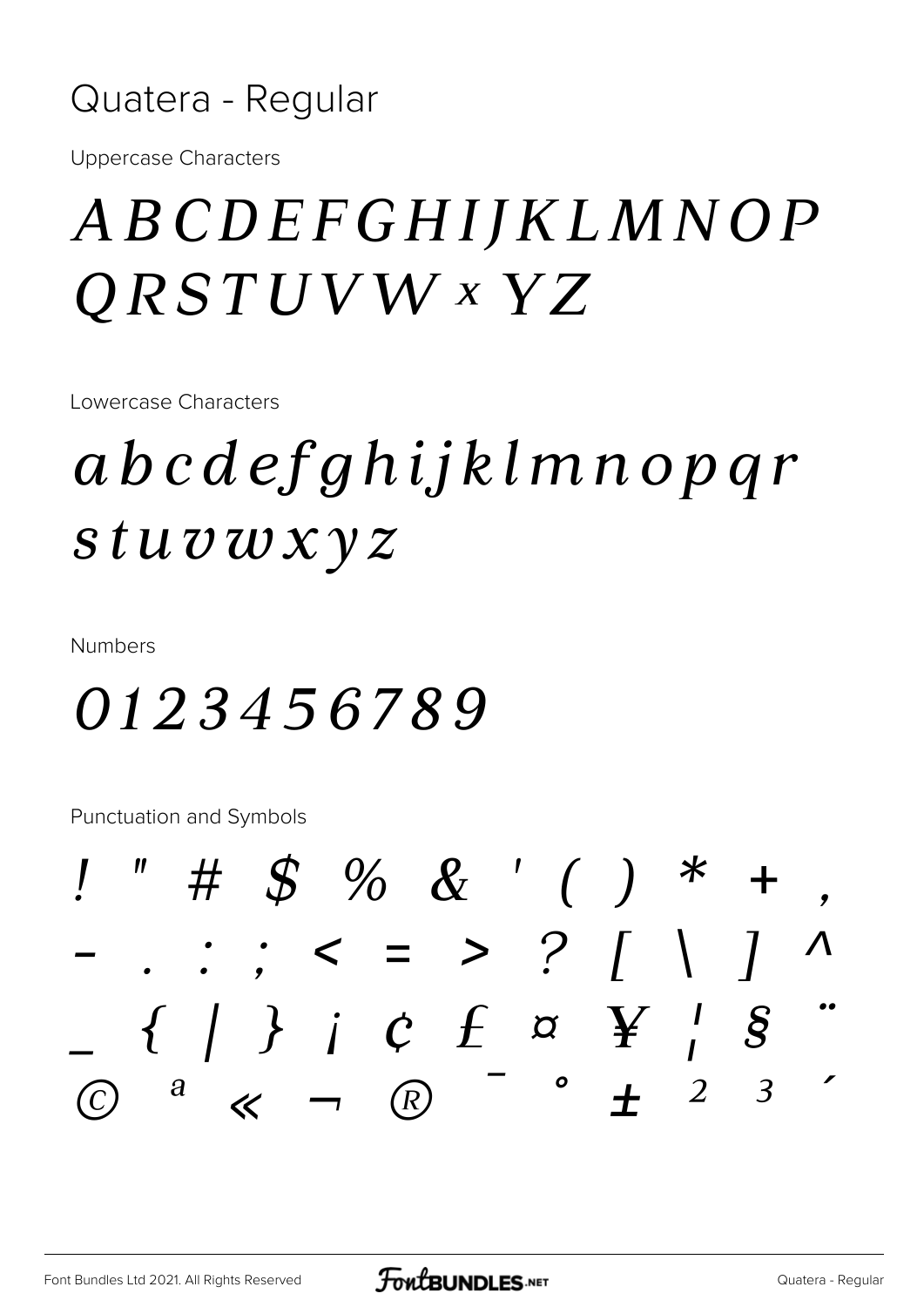*n*  $\frac{1}{2}$   $\frac{3}{4}$ All Other Glyphs

*À Á Â Ã Ä Å Æ Ç È É Ê Ë Ì Í Î Ï Ð Ñ Ò Ó Ô Õ Ö × Ø Ù Ú Û Ü Ý Þ ß à á â ã ä å æ ç è é ê ë ì*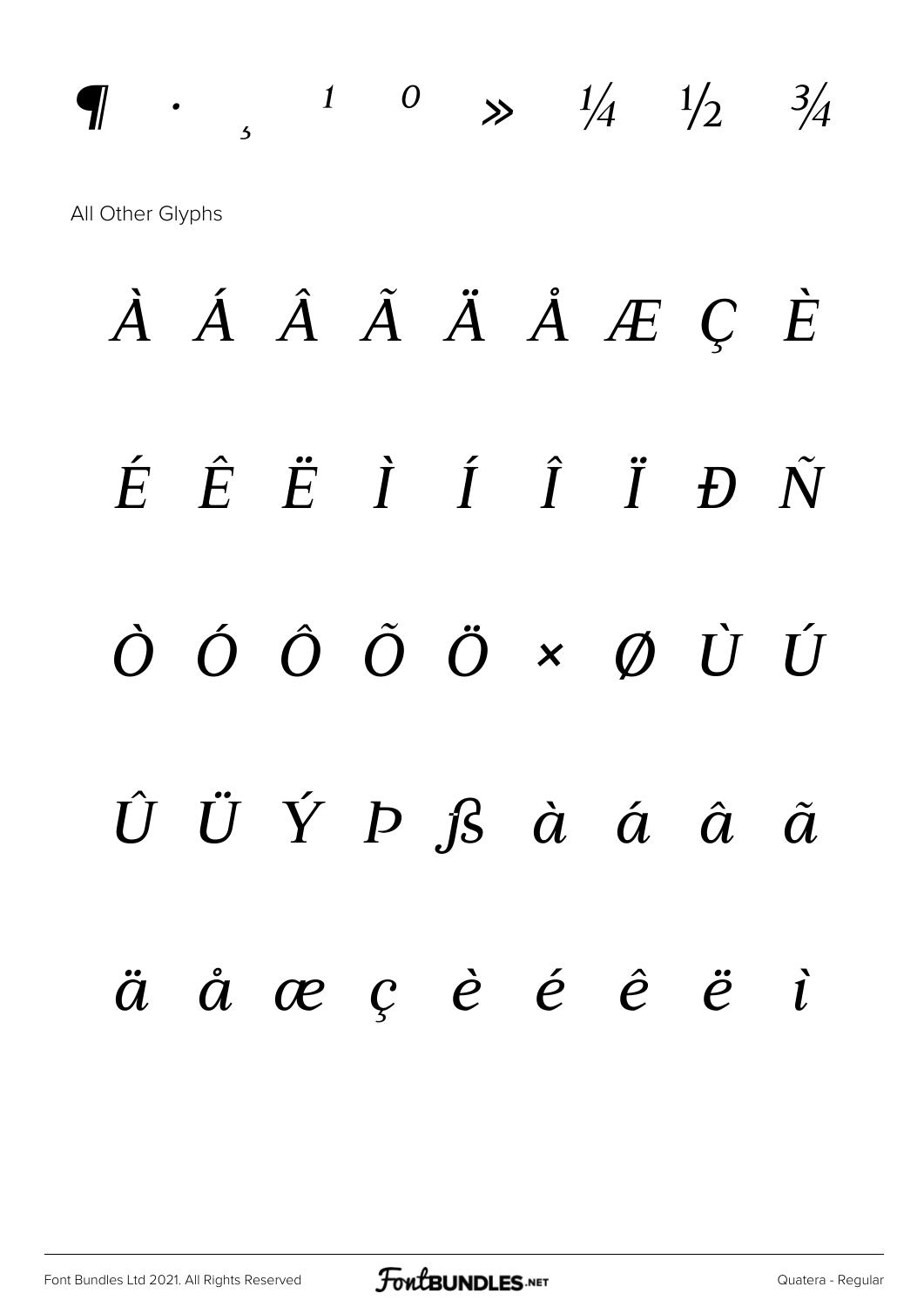| $i$ $i$ $\ddot{o}$ $\ddot{n}$ $\dot{o}$ $\dot{o}$ $\ddot{o}$                                      |  |  |  |  |
|---------------------------------------------------------------------------------------------------|--|--|--|--|
| $\ddot{o}$ $\div$ $\phi$ $\dot{u}$ $\acute{u}$ $\ddot{u}$ $\ddot{u}$ $\acute{y}$ $\dot{p}$        |  |  |  |  |
| $\ddot{y}$ $\bar{A}$ $\bar{a}$ $\ddot{A}$ $\ddot{a}$ $A$ $a$ $\acute{c}$ $\acute{c}$              |  |  |  |  |
| $\hat{C}$ $\hat{c}$ $\dot{C}$ $\dot{C}$ $\check{C}$ $\check{C}$ $\check{D}$ $\check{d}'$ $D$      |  |  |  |  |
| $\bar{d}$ $\bar{E}$ $\bar{e}$ $\check{E}$ $\check{e}$ $\dot{E}$ $\dot{e}$ $E$ $e$                 |  |  |  |  |
| $\check{E}$ $\check{e}$ $\hat{G}$ $\hat{g}$ $\check{G}$ $\check{g}$ $\hat{G}$ $\hat{g}$ $\hat{G}$ |  |  |  |  |
| $\dot{g}$ $\hat{H}$ $\hat{h}$ $\bar{H}$ $\bar{h}$ $\tilde{I}$ $\tilde{I}$ $\bar{I}$ $\bar{I}$     |  |  |  |  |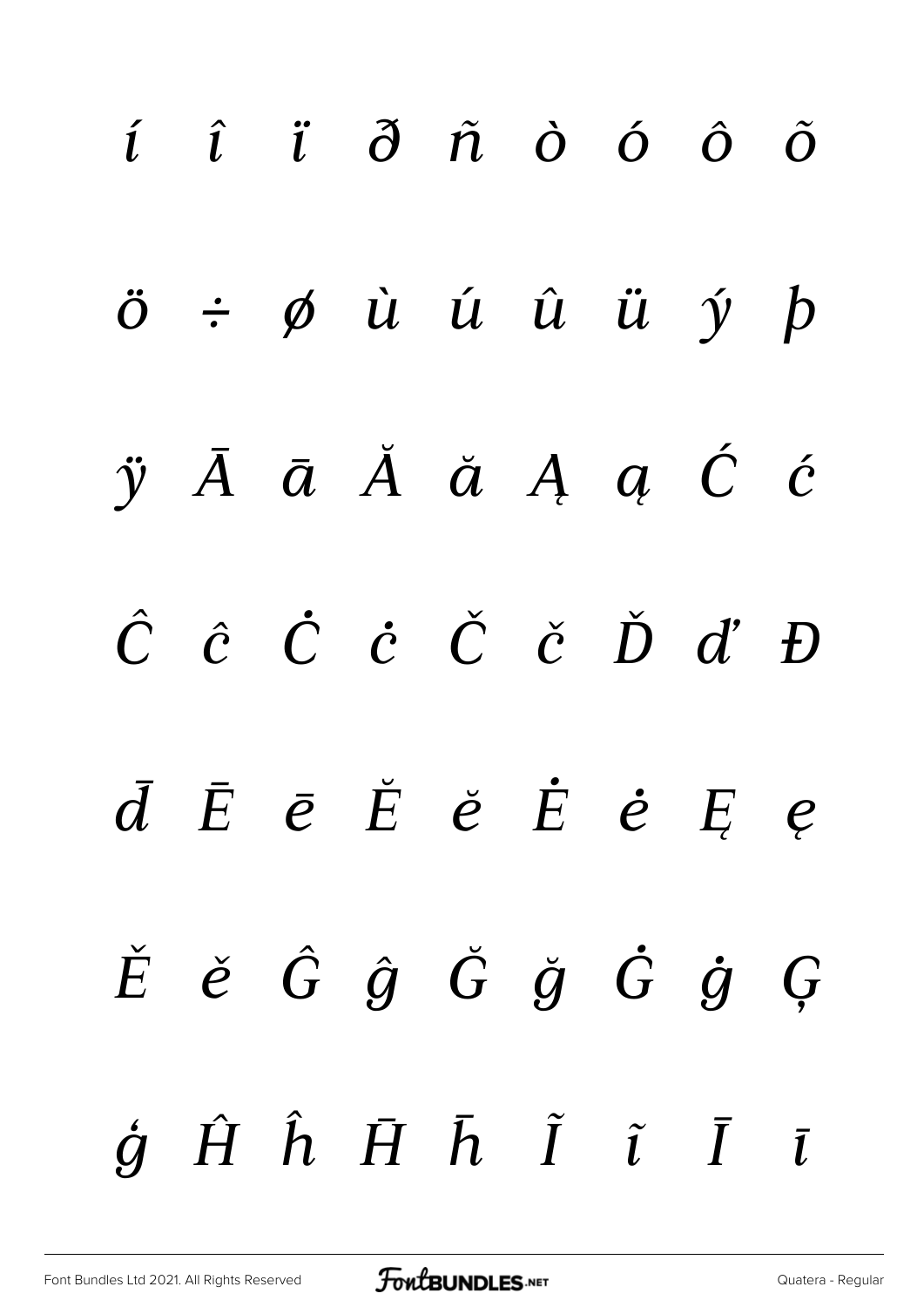|  |  | $I$ $i$ $I$ $i$ $\hat{J}$ $j$ $K$ $k$ $k$                                                                                                                                                                                                                                                                                                                                                                                         |  |  |
|--|--|-----------------------------------------------------------------------------------------------------------------------------------------------------------------------------------------------------------------------------------------------------------------------------------------------------------------------------------------------------------------------------------------------------------------------------------|--|--|
|  |  | $\begin{array}{cccccccccccccc} \hat{L} & \hat{l} & \hat{L} & \hat{l} & \hat{L} & \hat{l}' & \hat{L}' & \hat{L}' & \hat{L}' & \hat{L}' & \hat{L}' & \hat{L}' & \hat{L}' & \hat{L}' & \hat{L}' & \hat{L}' & \hat{L}' & \hat{L}' & \hat{L}' & \hat{L}' & \hat{L}' & \hat{L}' & \hat{L}' & \hat{L}' & \hat{L}' & \hat{L}' & \hat{L}' & \hat{L}' & \hat{L}' & \hat{L}' & \hat{L}' & \hat{L}' & \hat{L}' & \hat{L}' & \hat{L}' & \hat{$ |  |  |
|  |  | $t$ Ń ń Ņ ņ Ň ň ņ Ō                                                                                                                                                                                                                                                                                                                                                                                                               |  |  |
|  |  | $\bar{o}$ $\check{O}$ $\check{O}$ $\tilde{O}$ $\tilde{O}$ $\tilde{C}$ $\tilde{C}$ $\tilde{C}$ $\tilde{R}$ $\tilde{r}$                                                                                                                                                                                                                                                                                                             |  |  |
|  |  | R r $\check{R}$ $\check{r}$ $\check{S}$ $\hat{s}$ $\hat{S}$ $\hat{s}$ $\hat{S}$                                                                                                                                                                                                                                                                                                                                                   |  |  |
|  |  | $S \quad \check{S} \quad \check{S} \quad T \quad t \quad \check{T} \quad t \quad \bar{T} \quad \bar{t}$                                                                                                                                                                                                                                                                                                                           |  |  |
|  |  | ŨũŪū Ŭŭ Ůů Ű                                                                                                                                                                                                                                                                                                                                                                                                                      |  |  |